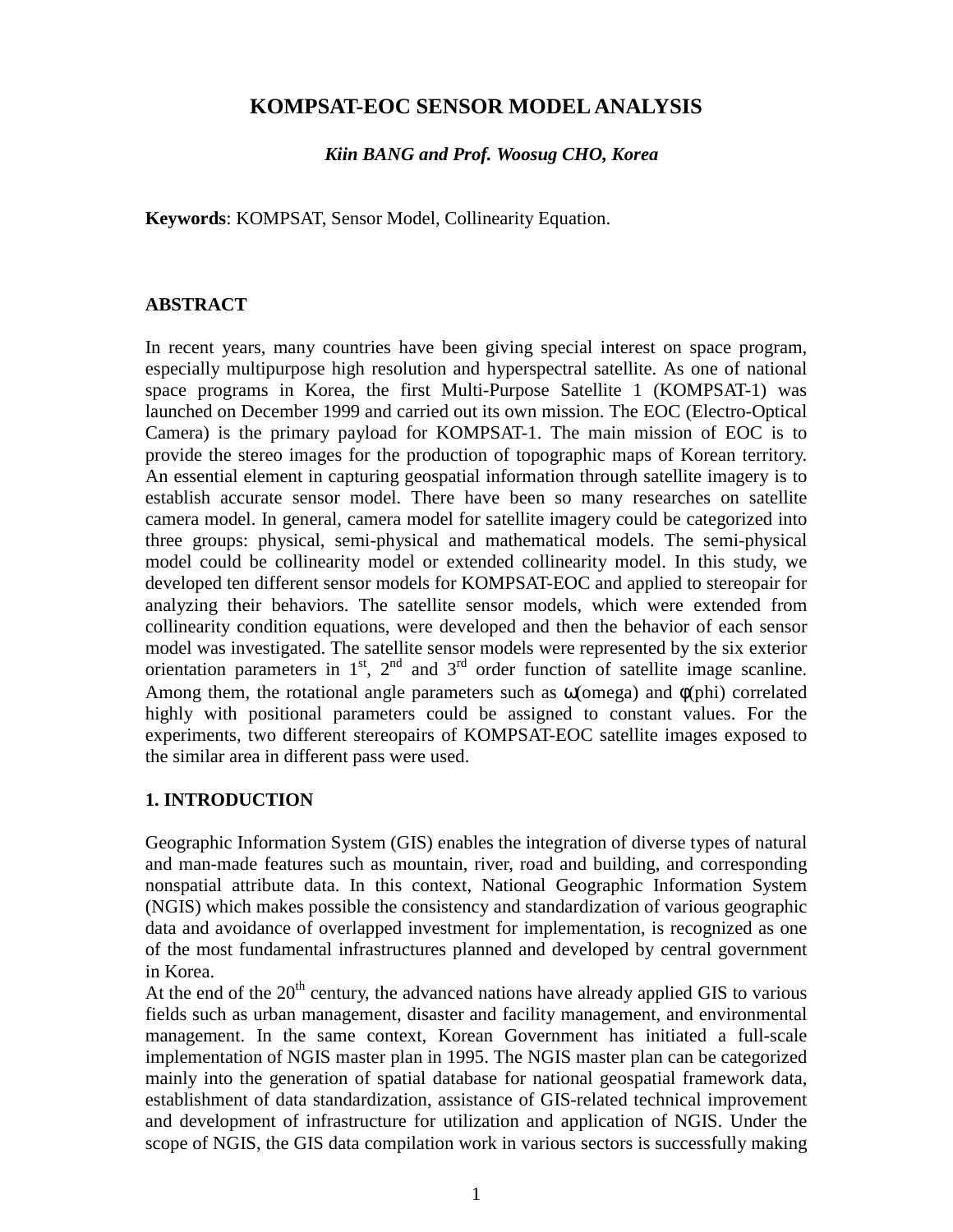headway.

In addition, Korean government supports Korea Space Program where Korea Aerospace Research Institute (KARI) has developed KOMPSAT-1 that was launched on December 1999. The EOC (Electro-Optical Camera) is the primary payload for KOMPSAT-1. The main mission of EOC is to provide the stereo images for the production of topographic maps of Korean territory.

An essential element in capturing geospatial information through satellite imagery is to establish accurate sensor model. There have been so many researches on satellite camera model. In general, camera model for satellite imagery could be categorized into three groups: physical, semi-physical and mathematical models. The semi-physical model could be collinearity model or extended collinearity model. In this study, we developed ten different sensor models for KOMPSAT-EOC and applied to stereopair for analyzing their behaviors. The satellite sensor models extended from collinearity condition equations were developed and then the behavior of each sensor model was investigated. The satellite sensor models were represented by the six exterior orientation parameters in  $1<sup>st</sup>$ ,  $2<sup>nd</sup>$  and  $3<sup>rd</sup>$  order function of satellite image scanline. Among them, the rotational angle parameters such as  $\omega$  (omega) and  $\phi$  (phi) correlated highly with positional parameters could be assigned to constant values. For the experiments, two different stereopairs of KOMPSAT-EOC satellite images exposed to the similar area in different passes were used.

# **2. KOREA MULTI-PURPOSE SATELLITE 1 (KOMPSAT-1)**

Under Korea National Space Program, Korea Aerospace Research Institute (KARI) has developed and launched KOMPSAT-1 in December 1999. The KOMPSAT-1 satellite is a small satellite with the mass of 500kg to be operated at the sunsynchronous orbit which has 98 minutes orbit period, 28 days repeating ground track, 10:50 AM ascending orbit crossing time, and 98.13 degrees inclination at the altitude of 685km. The lifetime of KOMASAT-1 is expected to be over 3 years.

KOMPSAT-1 includes three instruments such as Electro-Optical Camera (EOC), Ocean Scanning Multispectral Imager (OSMI), and Space Physics Sensor (SPS) for the mission of cartography, worldwide ocean observation, and space environmental monitoring, respectively (Paik 1998).

# **2.1 Electro-optical Camera (EOC)**

Figure 1 shows the EOC operational concept of image collection. The primary mission of EOC is to provide images for the production of cartographic maps and digital elevation models of the Korea peninsula. EOC collects panchromatic images with the ground sample distance (GSD) of 6.6m and the swath width of 17km at nadir through the visible band of 510~730nm. EOC scans the ground track of 800km altitude orbit with pushbroom and body pointing method.

The EOC has the function of programmable gain and offset to take the various conditions of ground reflected radiation into account. For EOC mission, S-band communication link is used to transmit command from the ground station and receive the State of Health (SOH) data of EOC. The EOC transmits the image data to ground station via X-band channel.

The EOC collects image for 2 minutes per 98 minutes orbit cycle, which covers about 800 km along ground track. The EOC imagery can be transmitted to Korean Ground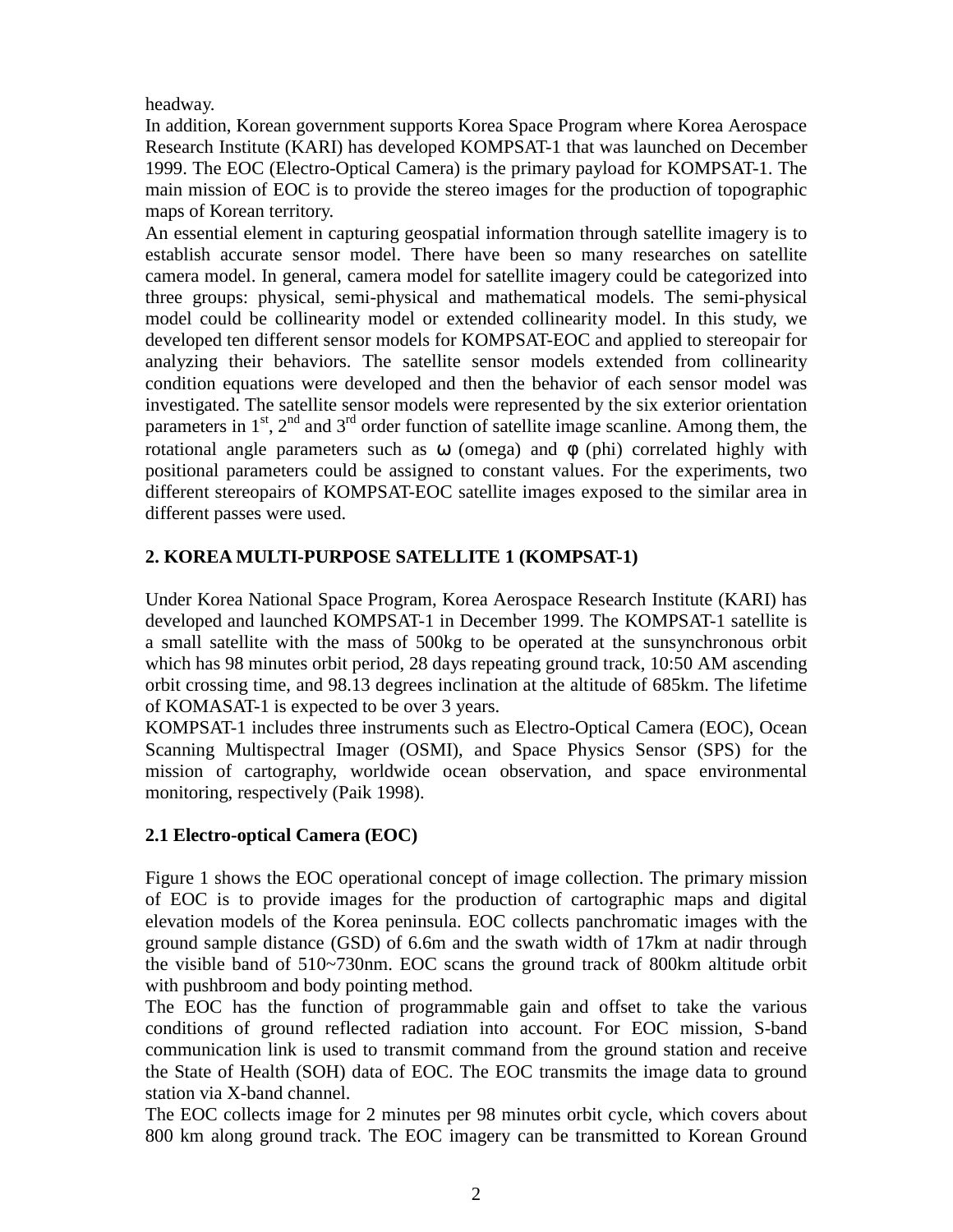Station in real time during Korean peninsular observation or be stored in the Solid State Recorder(SSR) of PDTS beyond the Korean Ground Station receiving area. The stored image data can be transmitted when the data reception connection is available later.

As shown in Figure 1, the EOC collects stereo images of target area from opposite sides on different passes by roll-tilting of spacecraft, then ground station can make DTM with stereo images. It is possible to collect image data 39 times in the daytime per 28 days revisit cycle by roll-tilting of up to  $\pm$ 45 degree. For cartographic mapping, up to 30 degree roll-tilting is used. Korean Ground station can obtain EOC images 20 times out of 39 times in this sense.



**Figure 1.** EOC Operational Concept

### **3. SENSOR MODEL**

The sensor models developed in this study are extended from collinearity equation. It is well known that each scanline's center of pushbroom satellite image keeps changing while image is being captured. The attitude of each scanline is continuously changing as well. Conclusively, each scanline has its own 6 of exterior orientation parameters, which can't be solved without having a priori information.

In general, we establish a continuous function for exterior orientation parameters in terms of exposure time or scanline. The satellite sensor models developed in this study were represented by the six exterior orientation parameters in  $1<sup>st</sup>$ ,  $2<sup>nd</sup>$  and  $3<sup>rd</sup>$  order function of satellite image scanline. Among them, the rotational angle parameters such as  $\omega$  (omega) and  $\phi$  (phi) correlated highly with positional parameters could be assigned to constant values. The ten different sensor models for KOMPSAT-EOC are as follows: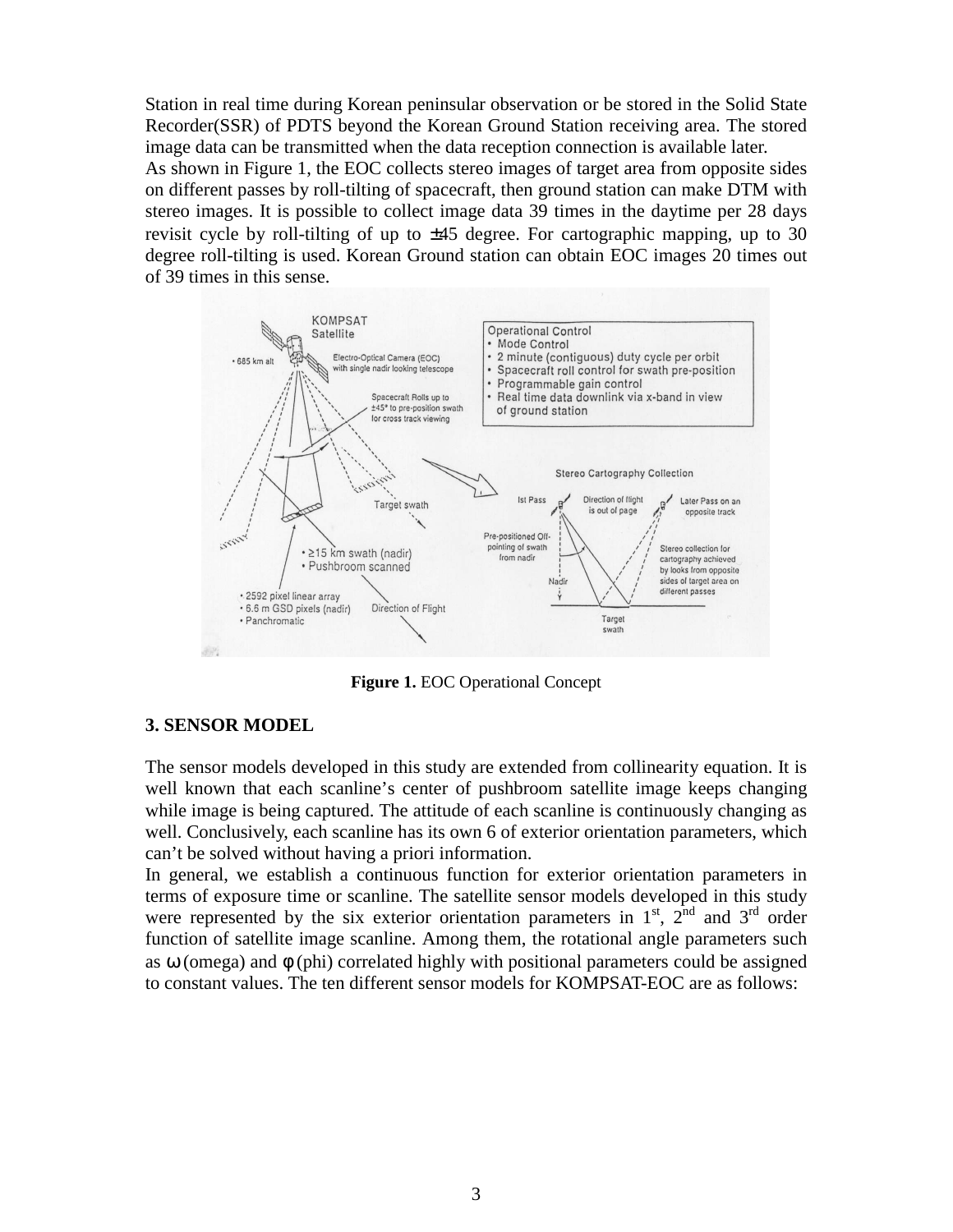#### FIRST-ZERO MODEL FIRST-FIRST MODEL FIRST-KAPPA MODEL

| $X_s = X_o + a_1 L$   | $X_s = X_o + a_1 L$           | $X_s = X_o + a_1 L$           |
|-----------------------|-------------------------------|-------------------------------|
| $Y_s = Y_o + a_2 L$   | $Y_s = Y_o + a_2 L$           | $Y_s = Y_o + a_2 L$           |
| $Z_s = Z_o + a_3 L$   | $Z_s = Z_o + a_3 L$           | $Z_s = Z_o + a_3 L$           |
| $\omega_s = \omega_o$ | $\omega_s = \omega_o + a_4 L$ | $\omega_s = const$            |
| $\phi_{s}=\phi_{o}$   | $\phi_s = \phi_o + a_5 L$     | $\phi_s = const$              |
| $K_s = K_o$           | $K_s = K_o + a_6 L$           | $\kappa_s = \kappa_o + a_6 L$ |

#### SECOND-ZERO MODEL SECOND-FIRST MODEL SECOND-FIRST-OMEGA MODEL

| $X_s = X_o + a_1 L + b_1 L^2$ | $X_s = X_o + a_1 L + b_1 L^2$ | $X_s = X_o + a_1 L + b_1 L^2$ |
|-------------------------------|-------------------------------|-------------------------------|
| $Y_s = Y_o + a_2 L + b_2 L^2$ | $Y_s = Y_o + a_2 L + b_2 L^2$ | $Y_s = Y_o + a_2 L + b_2 L^2$ |
| $Z_s = Z_o + a_3L + b_3L^2$   | $Z_s = Z_o + a_3L + b_3L^2$   | $Z_s = Z_o + a_3L + b_3L^2$   |
| $\omega_s = \omega_o$         | $\omega_s = \omega_o + a_4 L$ | $\omega_s = \omega_o$         |
| $\phi_s = \phi_o$             | $\phi_s = \phi_o + a_5 L$     | $\phi_s = \phi_o + a_5 L$     |
| $\kappa_s = \kappa_o$         | $\kappa_s = \kappa_o + a_6 L$ | $\kappa_s = \kappa_o + a_6 L$ |

#### SECOND-SECOND MODEL SECOND-KAPPA MODEL

| $X_s = X_o + a_1 L + b_1 L^2$           | $X_s = X_o + a_1 L + b_1 L^2$           |
|-----------------------------------------|-----------------------------------------|
| $Y_s = Y_o + a_2 L + b_2 L^2$           | $Y_s = Y_o + a_2 L + b_2 L^2$           |
| $Z_s = Z_o + a_3L + b_3L^2$             | $Z_s = Z_o + a_3L + b_3L^2$             |
| $\omega_s = \omega_o + a_4 L + b_4 L^2$ | $\omega_s = const$                      |
| $\phi_s = \phi_o + a_5 L + b_5 L^2$     | $\phi_s = const$                        |
| $\kappa_s = \kappa_o + a_6 L + b_6 L^2$ | $\kappa_s = \kappa_o + a_6 L + b_6 L^2$ |

#### THIRD-ZERO MODEL THIRD-FIRST-OMEGA MODEL

| $X_s = X_o + a_1 L + b_1 L^2 + c_1 L^3$ | $X_s = X_o + a_1 L + b_1 L^2 + c_1 L^3$ |
|-----------------------------------------|-----------------------------------------|
| $Y_s = Y_o + a_2 L + b_2 L^2 + c_2 L^3$ | $Y_s = Y_o + a_2L + b_2L^2 + c_2L^3$    |
| $Z_s = Z_o + a_3L + b_3L^2 + c_3L^3$    | $Z_s = Z_o + a_3L + b_3L^2 + c_3L^3$    |
| $\omega_s = \omega_a$                   | $\omega_{s} = \omega_{o}$               |
| $\phi_s = \phi_o$                       | $\phi_s = \phi_o + a_5 L$               |
| $K_s = K_o$                             | $\kappa_s = \kappa_o + a_6 L$           |

#### **4. EXPERIMENTS AND RESULTS**

To assess the behavior of each sensor model, two different stereopairs of KOMPSAT-EOC satellite images were used in the experiments. Ground control and check points were selected and measured in both stereopairs using Intergraph ImageStation. Those ground and check points for two different stereopairs are well distributed over both two stereopairs. Once ground and check points were captured, these points were surveyed by precise DGPS technique and then transformed into Korean TM coordinate system. The first stereopair depicts Nonsan area, which is shown in Figure 2. Its characteristics are listed in Table 1. The second stereo pair represents hilly and developed urban area of Pusan. The second stereopair is shown in Figure 3. Its characteristics for second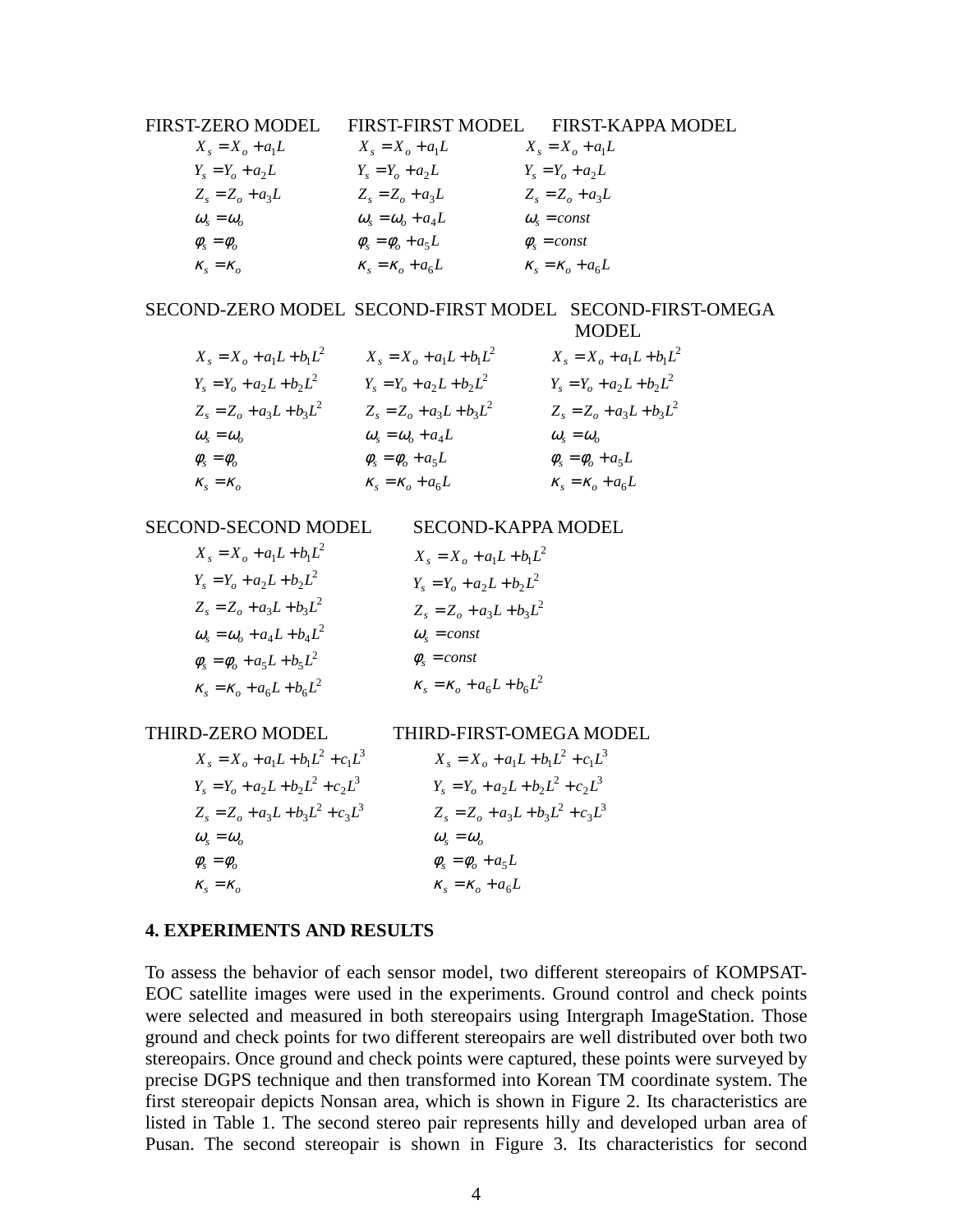stereopair are listed in Table 2.



**Figure 2**. Nonsan stereopair (Left and Right Images)

| <b>Table 1.</b> Characteristics of indifferent Steffer pair |                       |                      |  |
|-------------------------------------------------------------|-----------------------|----------------------|--|
| Item                                                        | Left Image            | Right Image          |  |
| Satellite                                                   | <b>KOMPSAT</b>        | <b>KOMPSAT</b>       |  |
| Sensor                                                      | <b>EOC</b>            | <b>EOC</b>           |  |
| Date                                                        | 2000.5.6              | 2000.5.6             |  |
| Preprocessing                                               | Level 1R              | Level 1R             |  |
| Mode                                                        | Panchromatic          | Panchromatic         |  |
| <b>Image Size</b>                                           | 2592×2797             | 2592×2797            |  |
| Image Center Location (UTM)                                 | 326264.21, 4020526.23 | 332205.31, 4017801.3 |  |
| Satellite Height                                            | 685km                 | 685km                |  |

**Table 1.** Characteristics of Nonsan Stereopair



**Figure 3**. Pusan stereopair (Left and Right Images)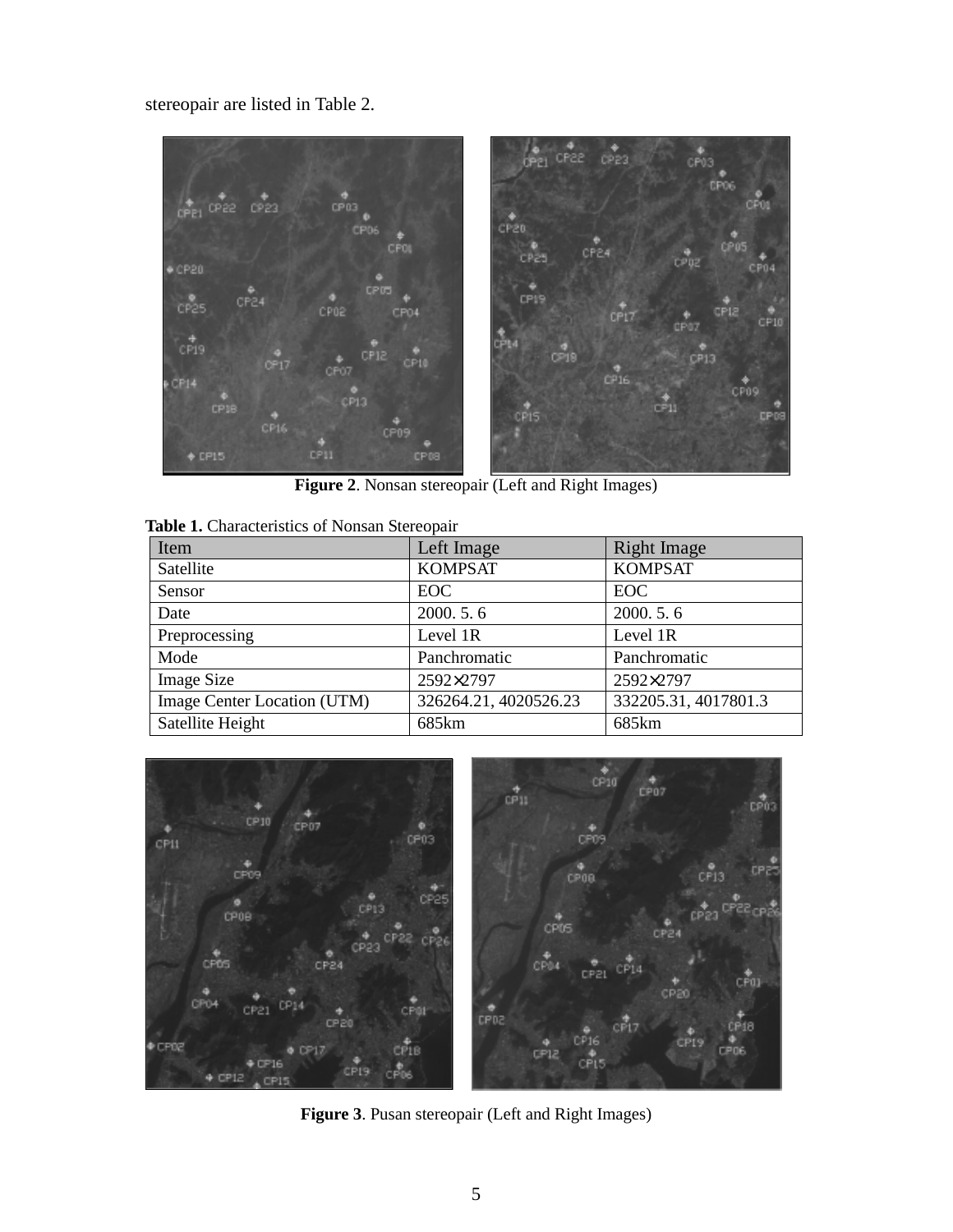| Item                        | Left Image            | Right Image           |
|-----------------------------|-----------------------|-----------------------|
| Satellite                   | <b>KOMPSAT</b>        | <b>KOMPSAT</b>        |
| Sensor                      | EOC                   | <b>EOC</b>            |
| Date                        | 2000. 5.26            | 2000. 5.26            |
| Preprocessing               | Level 1R              | Level 1R              |
| Mode                        | Panchromatic          | Panchromatic          |
| <b>Image Size</b>           | 2592×2799             | 2592×2796             |
| Image Center Location (UTM) | 337041.88, 3990431.77 | 713348.53, 3889855.35 |
| Satellite Height            | 685km                 | 685km                 |

**Table 2.** Characteristics of Pusan Stereopair

There are 17 control points and 8 check points, 18 control points and 8 check points used for Nonsan and Pusan stereospair, respectively.



### **Figure 4.** Results of each sensor model for Nonsan images



**Figure 5**. Results of each sensor model for Pusan images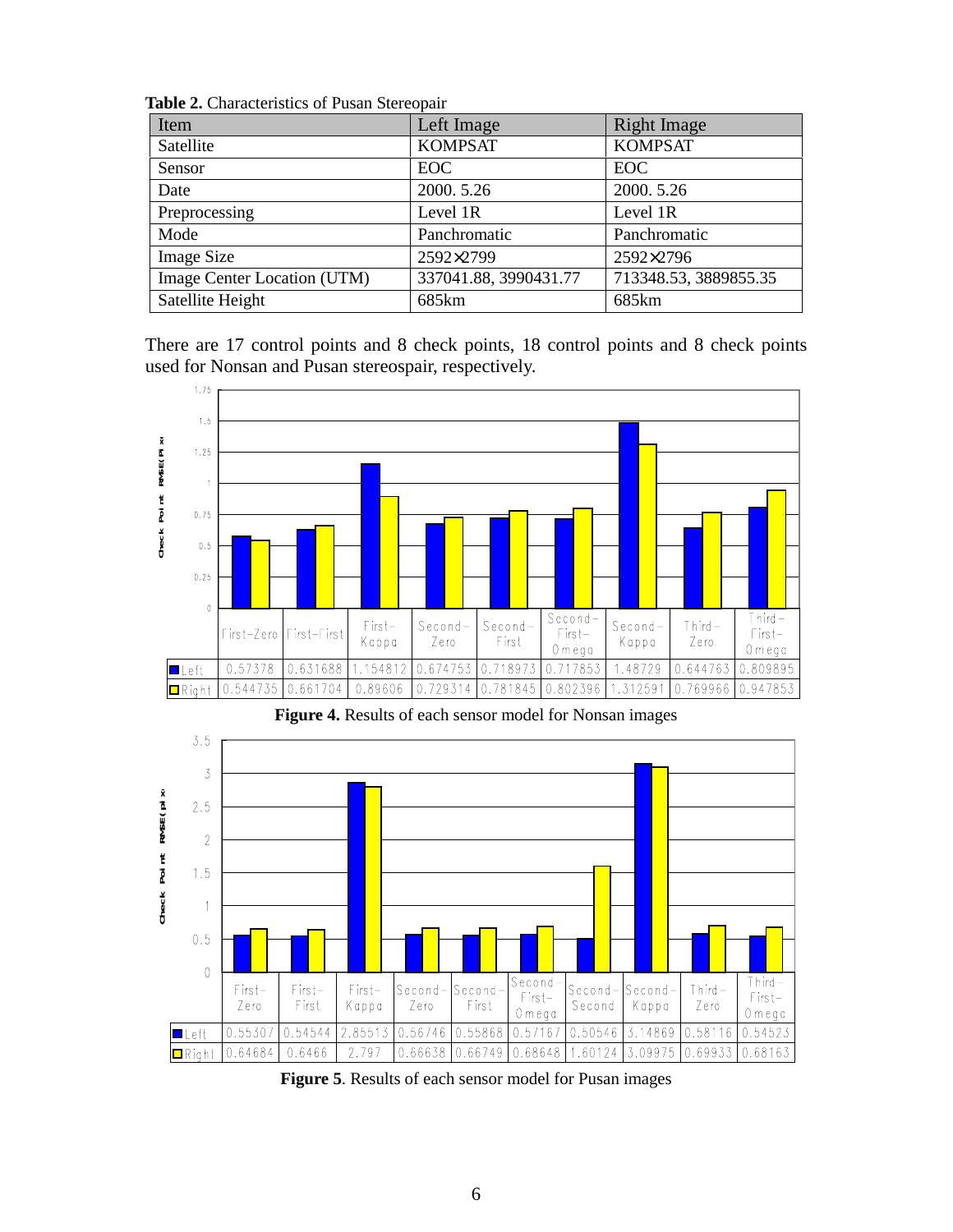The investigation on behavior of each sensor model has been performed in two ways. First, each sensor model was applied to each KOMPSAT-EOC image. The behavior of each sensor model was analyzed with respect to RMSE of check points. Secondly, each sensor model was applied to each KOMPSAT-EOC stereopair. Again, the behavior of each sensor model was analyzed with respect to RMSE of check points.

The Figure 4 and 5 show the results of each sensor model applied to each KOMPSAT-EOC image. It was found in both Nonsan and Pusan images that the FIRST-KAPPA and SECOND-KAPPA sensor model did not perform well in terms of accuracy and computing time. The other sensor models except those two models did provide the accuracy in acceptance level for capturing geospatial information.



**Figure 6**. Results of each sensor model for the Nonsan stereopair



**Figure 7. Results of each sensor model for the Pusan stereopair**

The Figure 6 and 7 show the results of each sensor model applied to each KOMPSAT-EOC stereopair, which are similar to those of each sensor model to each satellite image.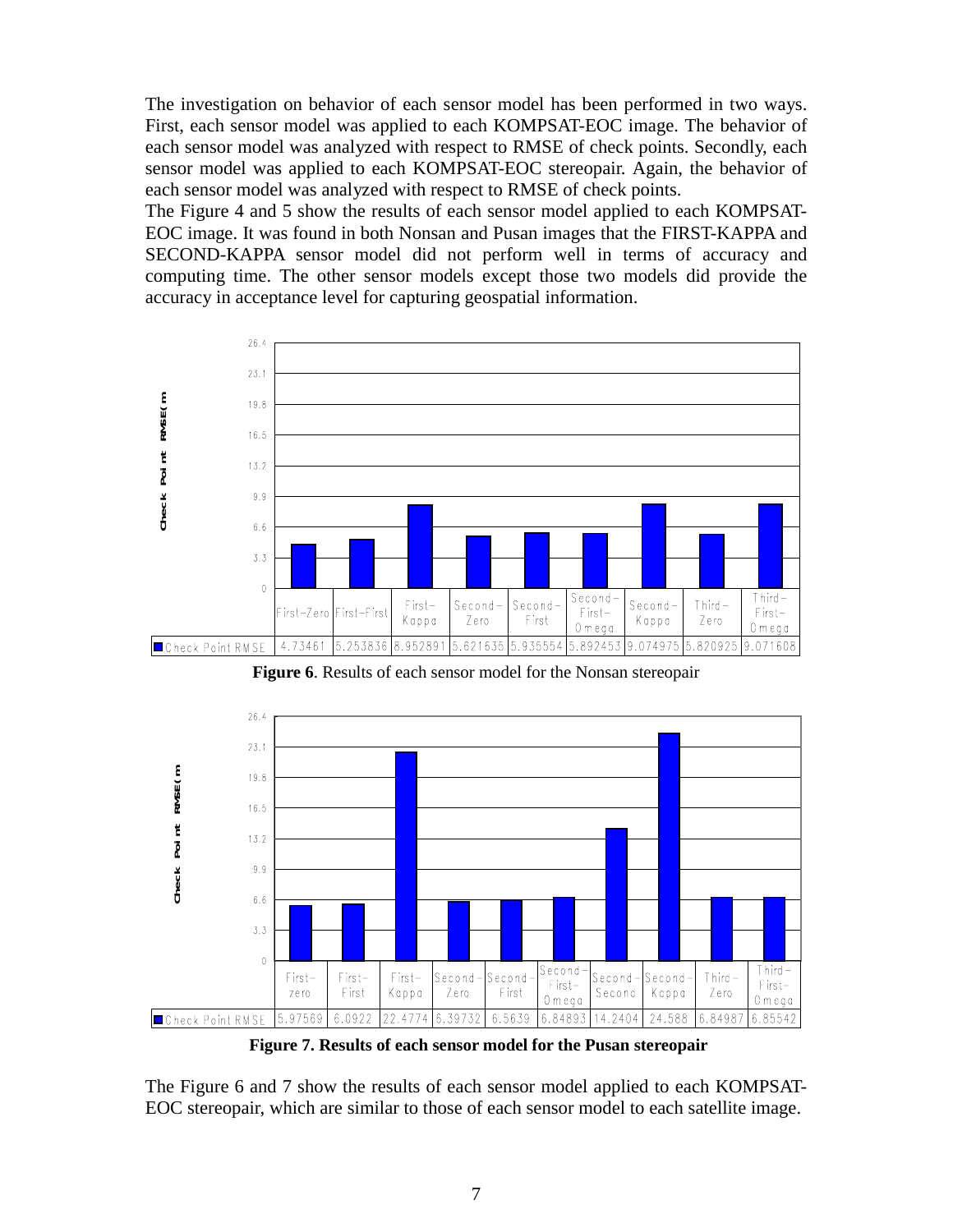# **5. CONCLUSION**

This paper shows the behaviors of 10 different sensor models extended from the collinearity equations applied to KOMPSAT-EOC satellite images and stereopairs, respectively. Most of sensor models except FIRST-KAPPA and SECOND-KAPPA sensor models perform provide relatively good positional accuracy.

Conclusively, the FIRST-ZERO and FIRST-FIRST sensor models are stable and accurate comparing the other sensor models. The positional accuracy did fall into less than 1 pixel for both sensor models, which shows the feasibility of generating topographic maps using KOMPSAT-EOC satellite images.

For cartographic purpose, the sensor model for KOMPSAT-EOC should be investigated in greater depth. In addition, the possibly identified features and feasible topographic map scale should be further studied.

## **6. REFERENCES**

- 1 Ahmet Bahadir Orun, Krishnaier Natarajan, "A Modified Bundle Adjustment Software for SPOT Imagery and Photography", Photogrammetric Engineering & Remote Sensing, Vol. 60, No. 12, December 1994, pp. 1431-1437
- 2 Changno Lee, Henry J. Theiss, James S. Bethel, and Edward M. Mikhail, "Rigorous Mathematical Modeling of Airborne Pushbroom Imaging System", Photogrammetric Engineering & Remote Sensing, Vol. 66, No. 4, April 2000, pp. 385-392
- 3 C. Vincent TAO, Yong HU, "Image Rectification Using A Generic Sensor Model-Rational Function Model", International Archives of Photogrammetry and Remote Sensing. Vol. XXXIII, Part B3. Amsterdam, 2000, pp. 874-881
- 4 Ian Dowman, John T. Dolloff, "An Evaluation of Rational Function for Photogrammetric Restitution", International Archives of Photogrammetry and Remote Sensing. Vol. XXXIII, Part B3. Amsterdam, 2000, pp. 254-266
- 5 KARI (Korea Aerospace Research Institute), "KOMPSAT-1 PAYLOADS", Satellite Application Department, 1998.
- 6 Konecny, G., Lohmann, H., Engei, H., Kruck, E., "Evaluation of SPOT Imagery on Analytical Photogrammetric Instruments", Proceedings Intercommission conference on Fast Proceedings of Photogrammetric Data, interlaken, Switzerland, June 2-4, 1987.
- 7 Minhe ji, John R. Jensen, "Continuous Piecewise Geometric Rectification for Airborne Multispectral Scanner Imagery", Photogrammetric Engineering & Remote Sensing, Vol. 66, No. 2, February 2000, pp. 163-171
- 8 Orun, A., Natarajan, K., "A Modified Bundle Adjustment Software for SPOT Imagery and Photography", Photogrammetric Engineering and Remote Sensing, Vol. 60, No. 12, 1994, pp 1431-1437.
- 9 Paik, H., and et al., "The KOMPSAT-1 Payloads Overview", Proceedings of International Symposium on Remote Sensing, 1988, pp 301-306.
- 10 Rajiv Gupta, Richard I. Hartley, "Linear Pushbroom Cameras", IEEE Transactions on Pattern Analysis And Machine Intelligence, Vol. 19, No. 9, September 1997, pp. 963-975
- 11 SPOT Image Corporation, "SPOT User's Handbook", 1988.
- 12 SPOT Image Corporation, "SPOT System", 1998, http://www.spot.com.
- 13 Toutin, T., Beaudon, M., "Real-Time Extraction of Planimetric and Altimetric